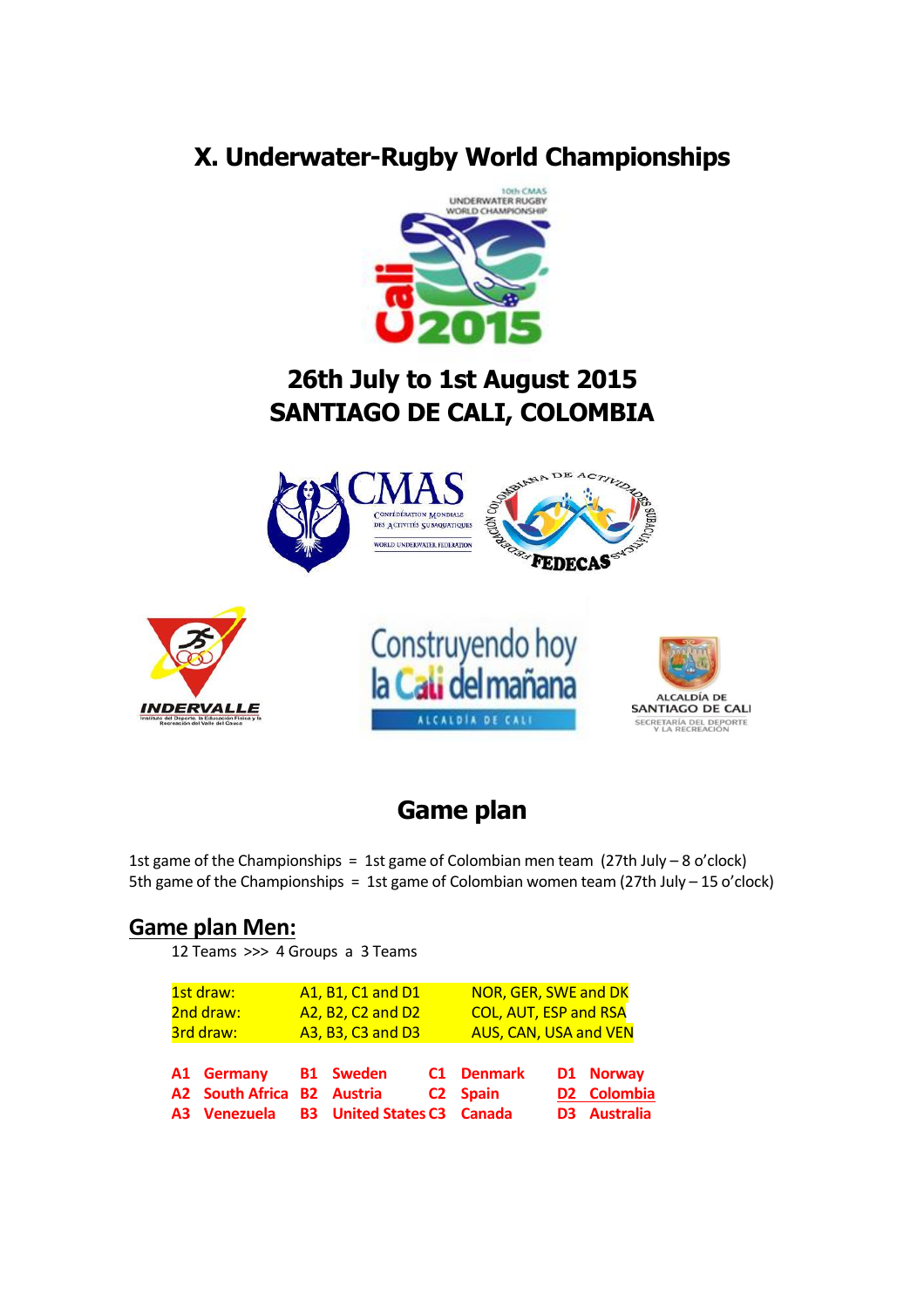| <b>Preliminary round:</b>                   |                                   |                                                     | <b>12 Games</b> |
|---------------------------------------------|-----------------------------------|-----------------------------------------------------|-----------------|
| $A2 - A3$                                   | $A1 - A2$                         | $A1 - A3$                                           |                 |
| $B2 - B3$                                   | $B1 - B2$                         | $B1 - B3$                                           |                 |
| $C2 - C3$                                   | $C1 - C2$                         | $C1 - C3$                                           |                 |
| $D2 - D3$                                   | $D1 - D2$                         | $D1 - D3$                                           |                 |
|                                             |                                   |                                                     |                 |
| <b>Quarter Finals:</b>                      |                                   |                                                     | 4 Games         |
|                                             |                                   |                                                     |                 |
| $(l)$ 1.A – 2.B                             |                                   | $(III) 1.C - 2.D$                                   |                 |
| $(II)$ 2.A - 1.B                            |                                   | $(IV) 2.C - 1.D$                                    |                 |
| <b>Classification matches (Place 9-12):</b> |                                   |                                                     | <b>6 Games</b>  |
|                                             |                                   |                                                     |                 |
| $3.A - 3.B$                                 |                                   | $3.B - 3.D$                                         |                 |
| $3.C - 3.D$                                 |                                   | $3.A - 3.D$                                         |                 |
| $3.A - 3.C$                                 |                                   | $3.B - 3.C$                                         |                 |
|                                             |                                   |                                                     |                 |
| <b>Semifinals:</b>                          |                                   |                                                     | 4 Games         |
|                                             |                                   |                                                     |                 |
| $(G)$ WI-WIII                               |                                   | $(H)$ WII-WIV                                       |                 |
| (I)<br>$L I - L III$                        | (K)                               | $LII-LIV$                                           |                 |
|                                             |                                   |                                                     |                 |
| <b>Finals:</b>                              |                                   |                                                     | <b>4 Games</b>  |
|                                             |                                   |                                                     |                 |
| $L(J) - L(K)$                               | Place 7                           |                                                     |                 |
| $W(J) - W(K)$                               | Place 5                           |                                                     |                 |
| $L(G)-L(H)$                                 | Place 3                           |                                                     |                 |
| $W(G)-W(H)$                                 |                                   | <b>World Champion</b>                               |                 |
|                                             | Total number of games men:        |                                                     | 30 Games        |
|                                             |                                   |                                                     |                 |
|                                             |                                   |                                                     |                 |
| <b>Game plan Women:</b>                     |                                   |                                                     |                 |
|                                             |                                   | 9 Teams >>> 1 Group a 5 Teams and 1 Group a 4 Teams |                 |
| 1st draw:                                   | E1 and F1                         | <b>NOR and SWE</b>                                  |                 |
| 2nd draw:                                   | E <sub>2</sub> and F <sub>2</sub> | <b>GER and FIN</b>                                  |                 |
| 3rd draw:                                   | E3 and F3                         | <b>COL and DK</b>                                   |                 |
| 4th draw:                                   | E4, F4 and E5                     | <b>AUS, USA and VEN</b>                             |                 |
|                                             |                                   |                                                     |                 |
| <b>E1</b> Sweden                            |                                   | <b>Norway</b><br>F1                                 |                 |
| E2<br><b>Finland</b>                        |                                   | F <sub>2</sub><br><b>Germany</b>                    |                 |
| <b>E3</b> Colombia                          |                                   | <b>Denmark</b><br>F <sub>3</sub>                    |                 |
| <b>E4</b> Australia                         |                                   | <b>United States</b><br>F <sub>4</sub>              |                 |
| <b>E5</b> Venezuela                         |                                   |                                                     |                 |
| <b>Preliminary round:</b>                   |                                   |                                                     | <b>16 Games</b> |
|                                             |                                   |                                                     |                 |

| $E4 - E5$ | $F4 - F2$ | $F3 - F4$ |
|-----------|-----------|-----------|
| $E2 - E3$ | $F1 - F3$ | $F1 - F2$ |
| $E1 - E5$ | $F1 - F4$ | $F2 - F3$ |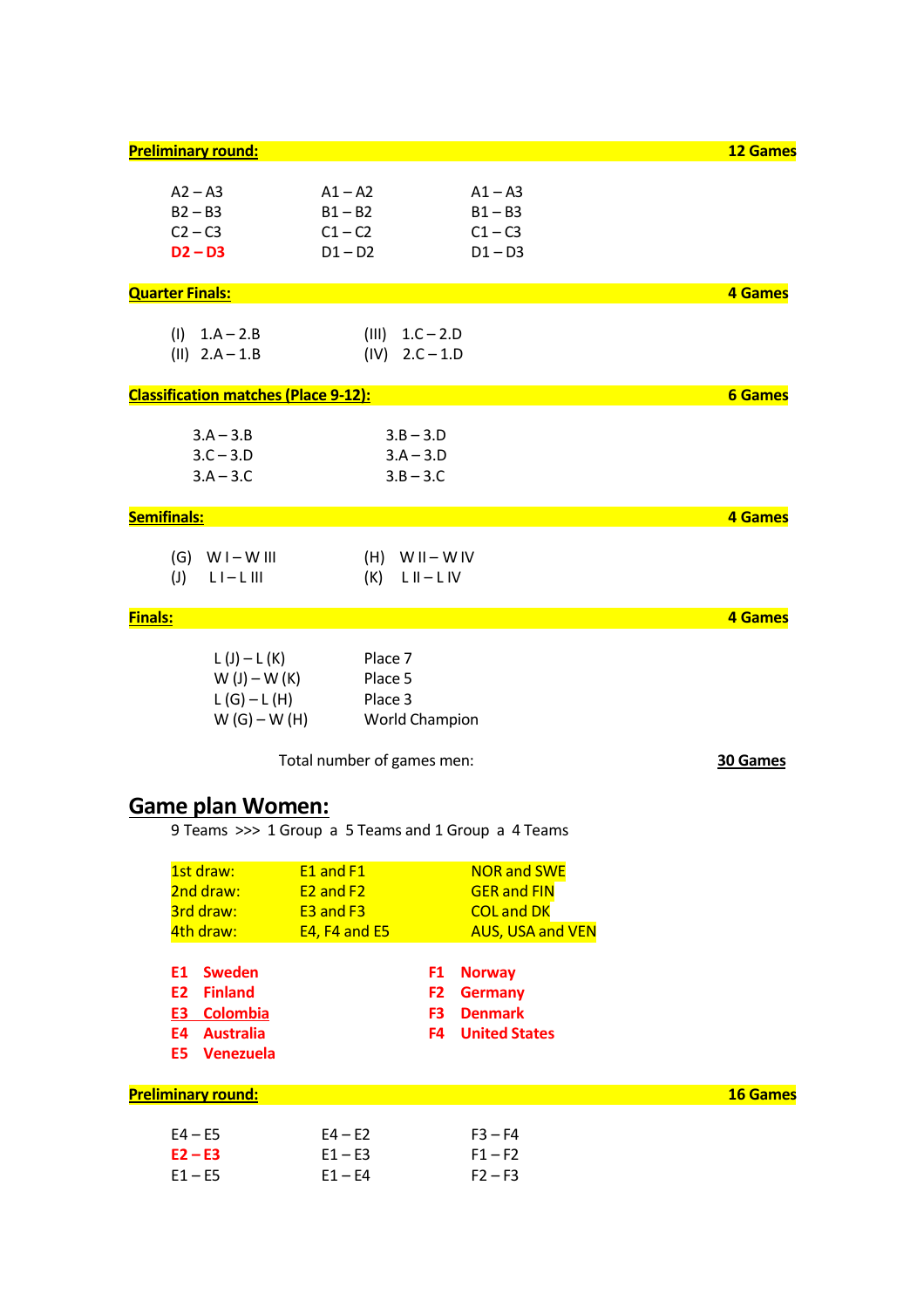| $E3 - E4$<br>$E1 - E2$<br>$E3 - E5$        | $E2 - E5$                            | $F1 - F4$<br>$F2 - F4$<br>$F1 - F3$ |                 |
|--------------------------------------------|--------------------------------------|-------------------------------------|-----------------|
| <b>Pre-Semifinals:</b>                     |                                      |                                     | 2 Games         |
| $(M)$ 2.E – 3.F                            | $(N)$ 3.E – 2.F                      |                                     |                 |
| <b>Semifinals:</b>                         |                                      |                                     | 2 Games         |
| (O)<br>$1.E-WN$                            | $(P)$ 1.F – W M                      |                                     |                 |
| <b>Classification matches (Place 5-9):</b> |                                      |                                     | <b>3 Games</b>  |
| $LM-LN$<br>$4.E - 4.F$<br>$5.E - 4.F$      | Place 5<br>Place 7-9<br>Place 7-9    |                                     |                 |
| <b>Finals:</b>                             |                                      |                                     | 2 Games         |
| $L(O)-L(P)$<br>$W(O) - W(P)$               | Place 3<br>World Champion            |                                     |                 |
|                                            | Total number of games women:         |                                     | 25 Games        |
|                                            | Total number of games women and men: |                                     | <b>55 Games</b> |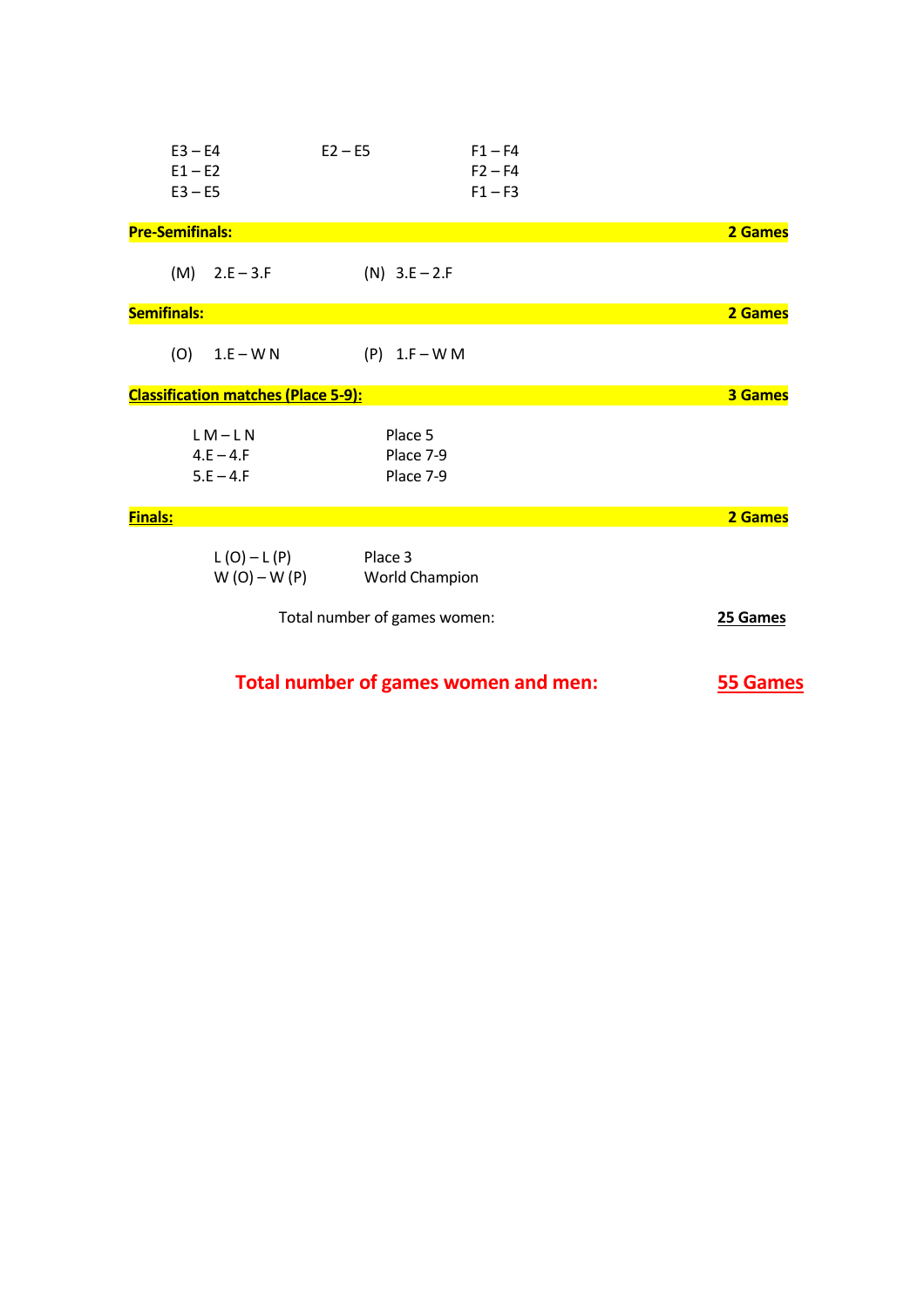### **Game plan:**

#### **27th July** (Preliminary Round)

|                | 08.00 | <b>Colombia - Australia</b> | 1st game Colombian men   |
|----------------|-------|-----------------------------|--------------------------|
| $\overline{2}$ | 09.00 | South Africa - Venezuela    |                          |
| 3              | 10.00 | Austria – United States     |                          |
| 4              | 11.00 | Spain - Canada              |                          |
| 5              | 15.00 | <b>Finland - Colombia</b>   | 1st game Colombian women |
| 6              | 16.00 | Australia – Venezuela       |                          |
|                | 17.00 | Denmark – United States     |                          |
| 8              | 18.00 | Norway - Germany            |                          |
| 9              | 19.00 | Germany - South Africa      |                          |
| 10             | 20.00 | Sweden - Austria            |                          |
|                |       |                             |                          |

**28th July** (Preliminary Round)

| 11 | 08.00 | Sweden - Venezuela     |
|----|-------|------------------------|
| 12 | 09.00 | Colombia - Australia   |
| 13 | 10.00 | Germany - Denmark      |
| 14 | 11.00 | Norway - United States |
| 15 | 15.00 | Denmark - Spain        |
| 16 | 16.00 | Norway - Colombia      |
| 17 | 17.00 | Germany - Venezuela    |
| 18 | 18.00 | Sweden - United States |
| 19 | 19.00 | Denmark - Canada       |
| 20 | 20.00 | Norway - Australia     |

**29th July** (Preliminary Round {women}; Quarter Finals and Classification matches {men})

| 21 | 08.00 | $1.A - 2.B$<br>O        |
|----|-------|-------------------------|
| 22 | 09.00 | $(11)$ 2.A - 1.B        |
| 23 | 10.00 | $(III) 1.C - 2.D$       |
| 24 | 11.00 | $(IV) 2.C - 1.D$        |
| 25 | 15.00 | Sweden - Finland        |
| 26 | 16.00 | Colombia - Venezuela    |
| 27 | 17.00 | Germany - United States |
| 28 | 18.00 | Norway - Denmark        |
| 29 | 19.00 | $3.A - 3.B$             |
| 30 | 20.00 | $3.C - 3.D$             |

**30th July** (Preliminary Round {women}; Semifinals and Classification matches {men})

| 31 | 08.00 | Australia – Finland   |
|----|-------|-----------------------|
| 32 | 09.00 | Sweden – Colombia     |
| 33 | 10.00 | $3.A - 3.C$           |
| 34 | 11.00 | $3.B - 3.D$           |
| 35 | 15.00 | $(G)$ W I – W III     |
| 36 | 16.00 | $WII-WIV$<br>(H)      |
| 37 | 17.00 | $L$ I $ L$ III<br>(J) |